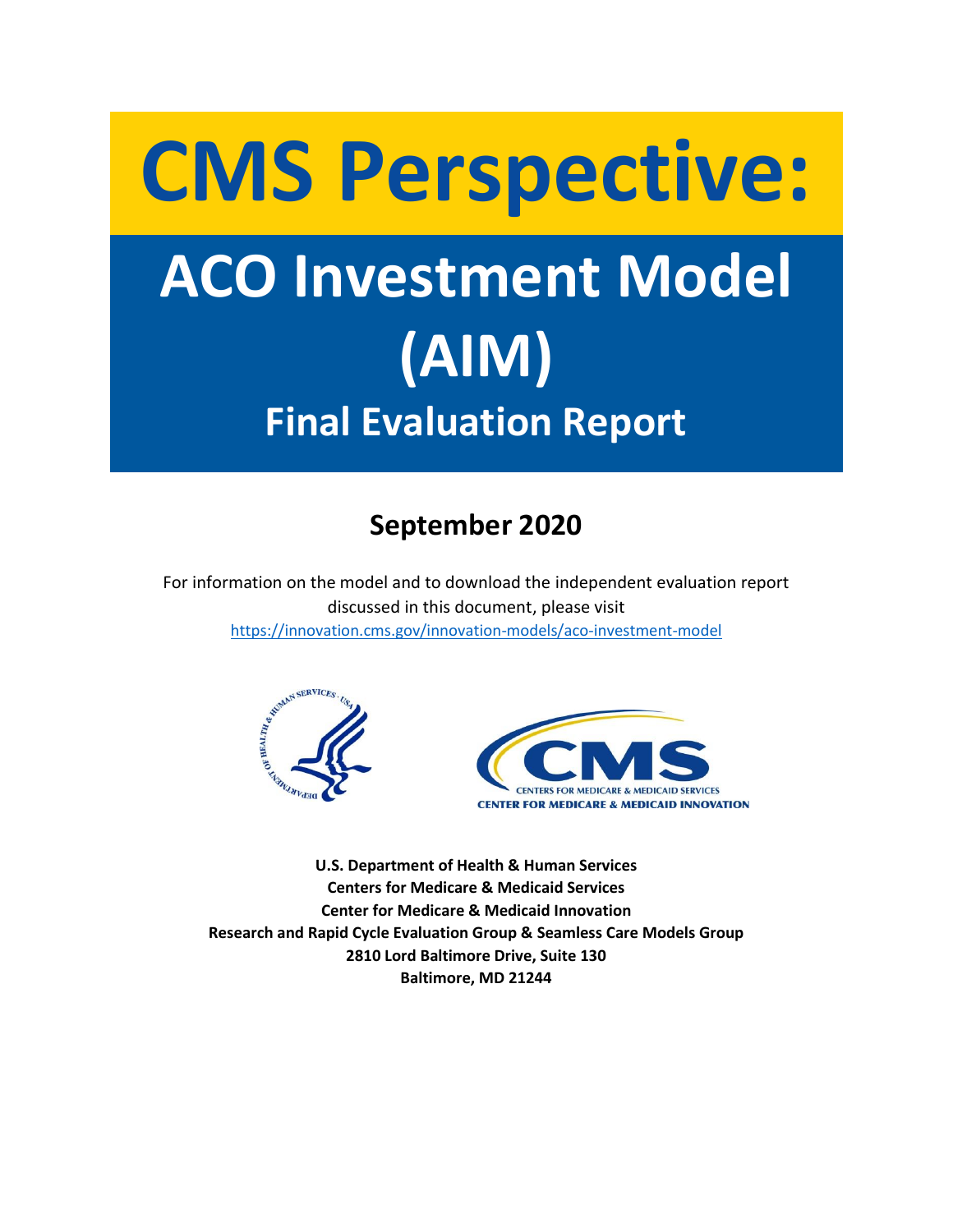Accountable Care Organizations (ACOs) have grown in prevalence across the country over the past five years as a means for providers to reduce spending for fee-for-service Medicare patients while preserving or enhancing their quality of care. Some providers are well equipped to organize as ACOs, whereas others that are smaller or in rural or underserved areas may need additional financial or administrative support before they are ready to become part of an ACO. Forming an ACO often requires significant investments in strategic planning, health information technology solutions, and hiring care coordinators or other staff.

The ACO Investment Model (AIM) was an initiative developed by the Center for Medicare & Medicaid Innovation (Innovation Center) designed for ACOs in the Medicare Shared Savings Program (SSP) that ran from 2015 through 2018. AIM distributed an average of \$2 million per ACO in up-front and monthly payments known as "pre-paid shared savings" to encourage new ACOs to form in rural and underserved areas (known as AIM Test 1 ACOs) and to encourage smaller existing SSP ACOs to transition to greater financial risk (known as AIM Test 2 ACOs). AIM funds were recouped from earned shared savings. AIM Test 1 ACOs committed to a threeyear Shared Savings Program participation agreement, during which they were subject to recoupment without needing to repay any outstanding funds if they did not renew participation. AIM Test 2 ACOs were required to repay any outstanding funds if they did not continue participating in the Shared Savings Program.

AIM funds were mainly used by the ACOs to hire more clinical staff, upgrade health information technology, support data analysis, and perform ACO management. Over two years, the model provided a total of \$96.2 million in up-front funds to AIM ACOs, which could be spent into a third year. Through the 2018 performance year, \$52.1 million (54.2 percent) in AIM funds have been recouped by CMS. An additional \$13.2 million (13.7 percent) may still be recouped, and \$30.9 million (32.1 percent) will not be recouped from ACOs that disbanded without being required to repay outstanding AIM funds.

In each of the three independent evaluation reports of AIM, AIM funds showed promise in stimulating AIM Test 1 ACOs to form in rural or underserved areas while also reducing Medicare spending and maintaining quality. Forty-one AIM Test 1 ACOs started AIM in January 2016, and approximately 75 percent of their beneficiaries resided in rural areas across the country, which is a significantly greater proportion of rural population than is otherwise served by the Shared Savings Program.

AIM Test 1 ACOs appeared to demonstrate that up-front payments to SSP ACOs in rural or underserved areas can lower Medicare spending with no signs of decrements in quality of care. Across three performance years, total spending among the 41 AIM Test 1 ACOs newly established in primarily rural or underserved areas amounted to \$526.4 million in significantly lower spending relative to other fee-for-service beneficiaries in their markets, or \$381.5 million (2.5 percent) in savings to the Medicare program after subtracting their earned shared savings and all AIM payments made to ACOs.